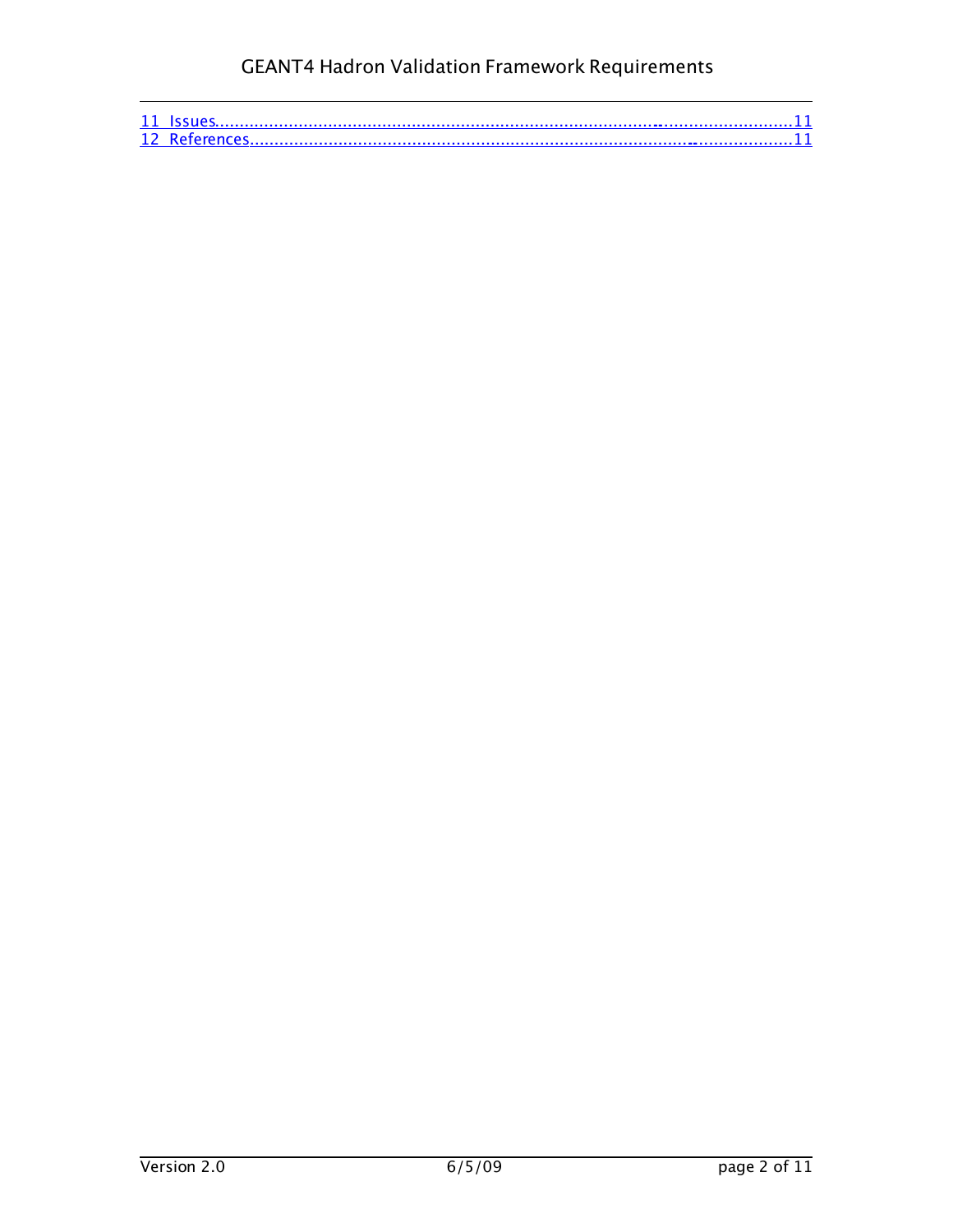## <span id="page-2-0"></span>**1 Introduction**

Geant4 [1] is a software toolkit for the simulation of the passage of particles through matter. It is used by a large number of experiments over many application domains, high energy and nuclear physics, astrophysics and space science, medical physics and radiation protection. Geant4 describes physics of all different particles over a wide energy region: from optical photon and thermal neutron to particles with energy of several TeV.

Geant4 divides the physics process into several categories: electromagnetic, hadronic, weak interactions, and optical. The electromagnetic physics processes include ionization, bremsstrahlung, multiple scattering, Compton and Raleigh scattering, pair production, photo-electric effect among others. All these processes are theoretically well understood and the descriptions match well with the existing measurements. The physics of hadrons is not as well-understood from first principles and thus must be described in terms of one or more models. The main challenge is to provide a good description of the physics over a range of energy spanning 15 orders of magnitude. Several models are required to do this, even though a typical user may use only one or two. These models are either driven by data, motivated by theory, or based on parameterizations and extrapolation of cross sections. Each of these models is valid for a restricted number of incident particles and over a restricted energy region.

It is essential to find out the range of application of these models by examining them against available data. Also the models are periodically improved by injecting new ideas. Validation of a physics model is an integral part of commissioning the model in the Geant4 application and has been a part of Geant4 activity from the very early days. This work has been done within the Geant4 collaboration using published data and also by users with complete detector setup.

These requirements cover two types of tests for hadronic model validation:

- $\Box$  Regression Tests, which are comparison of physics output from release to release.
- $\Box$  Validation Tests, which are comparison of physics output with published data.

Tests such as unit tests and system tests are expected to be performed outside of the frame work.

The metric of the comparisons will be developed over time. To the first approximation MC/data for validation and Chi-squared for regression will be used. A number of comparison plots with superposition of symbols specifying data point and histograms representing model predictions will also be available.

This document contains the requirements for procedures and applications to enable a Geant4 developer to validate the hadronic models for a Geant4 release. This validation framework has been requested to ensure a higher degree of consistency in executing the tests, publish the results in a central place, and guarantee some quality assurance of the test procedures.

The requirements document describes 'what' the framework does, but leaves 'how' this is done to the design stage. The requirements have one of three priorities.

- Critical: the framework is useless without it
- Expected: expected in an early release
- Desired: not needed in the first release, but nice to have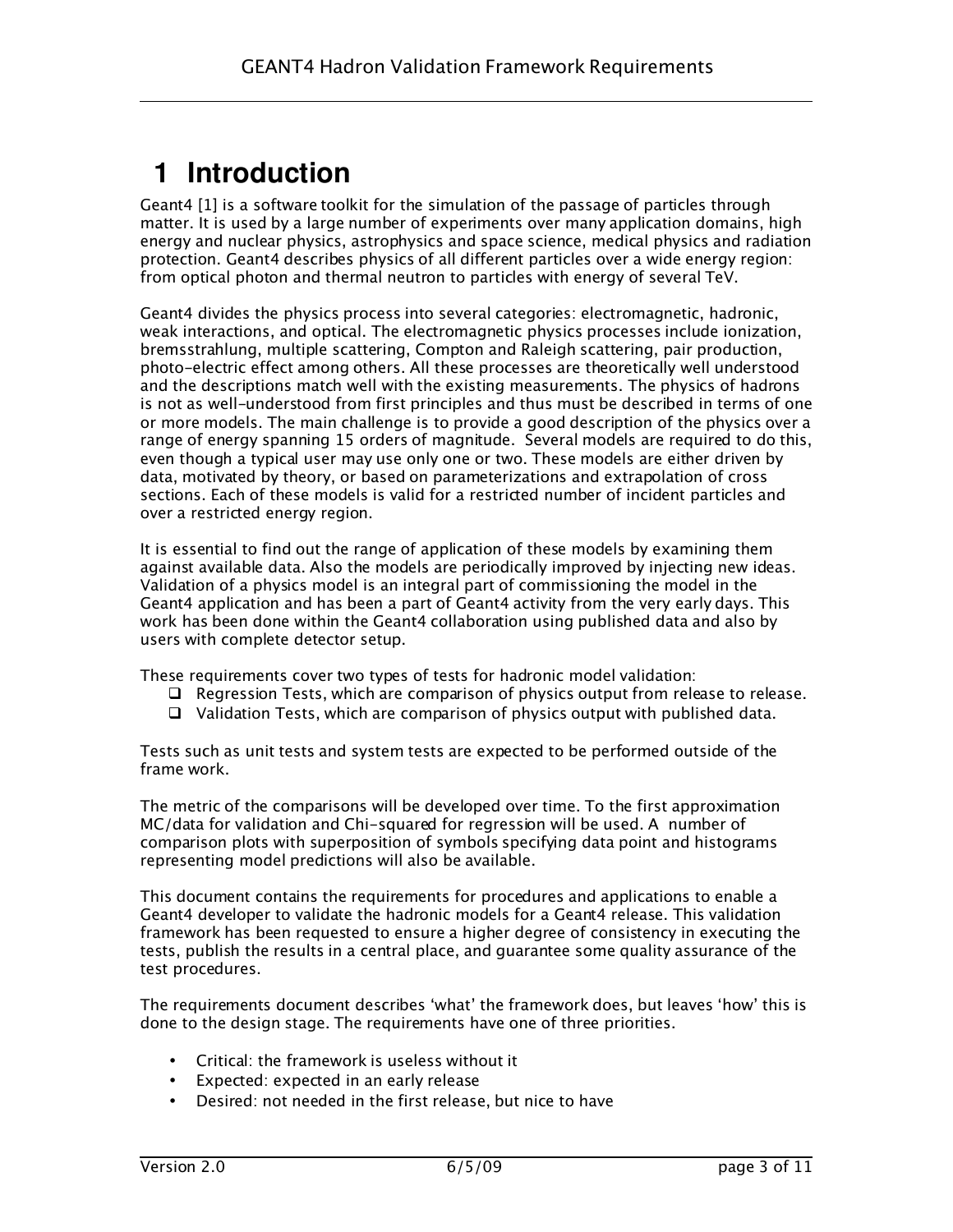# <span id="page-3-1"></span>**2 Terminology**

For the purpose of this document, we define some terms to describe the specific functionality.

Model: a set of classes implementing or to be used in a physics process for a certain primary particle(s).

Test Executable: a set of classes and libraries that define a hadronic physics model, compiled into an executable.

Starting Condition: these are the input parameters for the tests, like primary particle type, energy, and materials. The starting conditions are kept in an ASCII file under version control.

Test: a test is a combination of one test executable and one starting condition.

Group of Tests: a group of tests is a named collection of tests, it is usually one starting condition combined with different test executables.

Test Results: the result of executing a test is a Root file containing histograms. There is usually one Root file per test.

Reference: a reference is a test result from a previous release.

Experimental Data: these are published data points used for comparison. They are also stored in ASCII files under version control.

Comparison: there are three types of comparisons:

- a) a reference histogram super imposed on a test result
- b) experimental data superimposed on a test result
- c) all histograms for a group of tests superimposed on one axis.

Regression Tests: comparison of physics output from release to release.

Validation Tests: comparison of physics output with published data.

#### <span id="page-3-0"></span>**3 Workflow for Testing a Release**

Geant4 hadron models are released to the public once or twice a year. In addition, there are about 10 internal releases per year. The internal releases are limited to the members and institutions of the collaboration. Internal and public releases are validated, but only public releases are published.

About 10000 tests are executed to validate the hadron models of a release.

Geant4 has on the order of 500 users who read the comparisons, and about 10 developers who execute the hadronic model tests. The majority of users (500) are potentially interested in the public release comparison (published results).

The testing is done by the developers and the internal release test results and comparisons are only of interest to the  $(<10)$  developers.

The steps in validating a release are:

- 1. Select and build tests and group of tests.
- 2. Execute tests
- <span id="page-3-2"></span>3. Compare the test results
- 4. Store the test results and comparisons
- 5. Publishing the test results (for a public release only)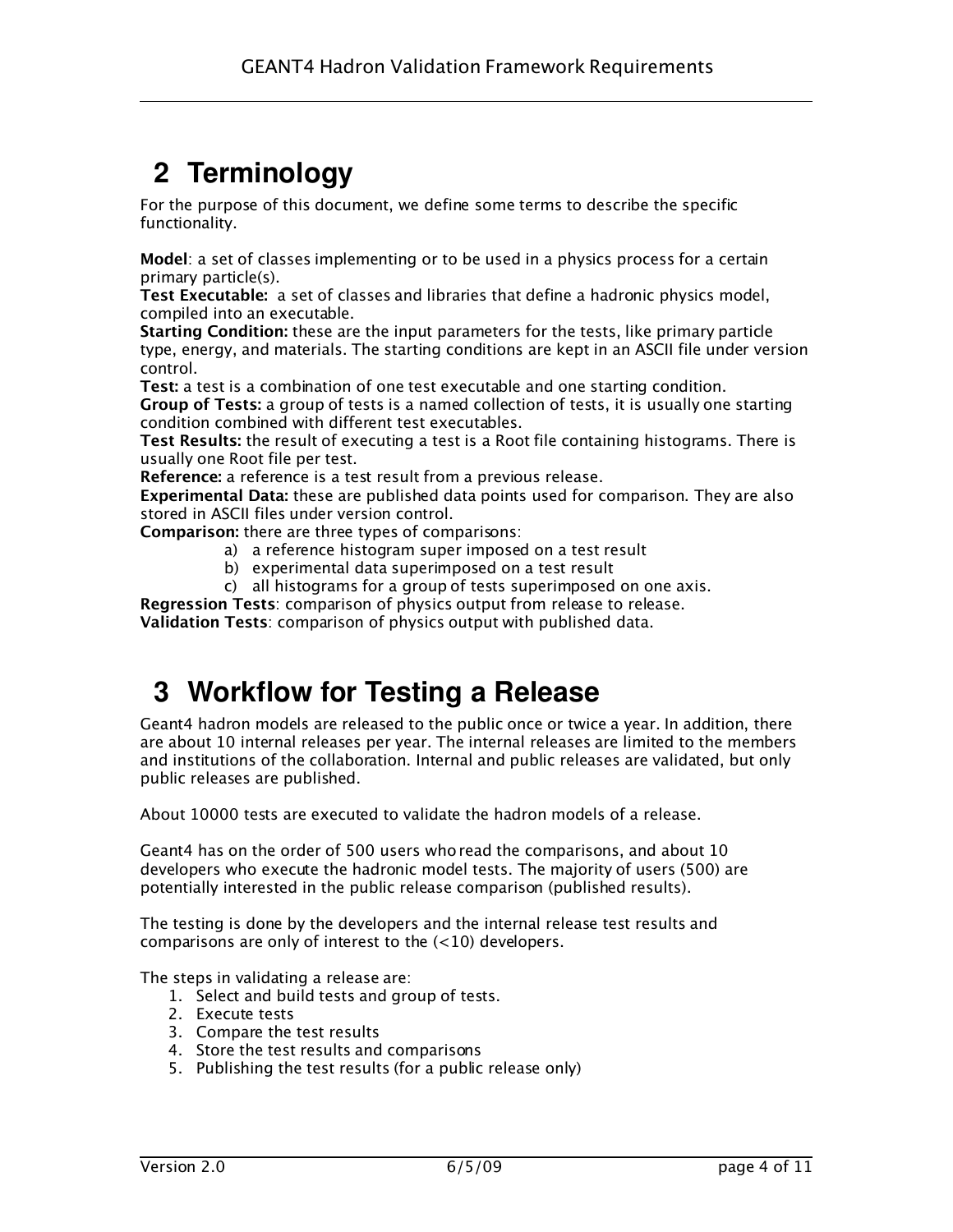#### <span id="page-4-1"></span>**4 Selecting Tests and Test Groups**

The first step in validating a release is to select tests and groups of tests. This may include creating new test and new grouping.

| No.       | Requirement                                                                                                                                                                                                                                                                                | <b>Source</b>                         | <b>Priority</b> |
|-----------|--------------------------------------------------------------------------------------------------------------------------------------------------------------------------------------------------------------------------------------------------------------------------------------------|---------------------------------------|-----------------|
| $G - 100$ | Creating a Test: A Geant4 developer shall be<br>able to select a test executable and a starting<br>condition to create a test.                                                                                                                                                             | J.Yarba<br>$2 - 2009$                 | Critical        |
| $G - 110$ | Test Contents: Each test shall have a name,<br>creation date, the name of the test<br>executable, a copy of the start condition, and<br>owners associated with it.                                                                                                                         | J.Yarba<br>$2 - 2009$                 | Critical        |
| $G - 120$ | Creating a Test Groups: A Geant4 developer<br>shall be able to combine tests into test<br>groups.                                                                                                                                                                                          | J.Yarba<br>$2 - 2009$                 | Critical        |
| $G - 130$ | Test Group Contents: Each test group shall<br>have a name, creation date, list of tests, and<br>owners associated with it.                                                                                                                                                                 | J.Yarba<br>$2 - 2009$                 | Critical        |
| $G - 140$ | Test Group Change History: A test group<br>shall have a persistent change history.                                                                                                                                                                                                         | J.Yarba,<br>S.Banerjee<br>$2 - 2009$  | <b>Desired</b>  |
| $G - 180$ | Test and Group Persistence: Tests and test<br>groups shall be persistent, meaning their<br>definition shall be available from one release<br>test to the next.                                                                                                                             | J.Yarba<br>$2 - 2009$                 | Critical        |
| $G - 200$ | Selecting Tests: The Geant4 developer shall<br>be able select tests and test groups.                                                                                                                                                                                                       | J.Yarba<br>$2 - 2009$                 | Critical        |
| $G - 205$ | <b>Automated Test and Group Selection:</b><br>Since the number of tests is often very large<br>(40,000). The developer shall be able to<br>select tests or a group of tests automatically.<br>The intent of this requirement is to avoid the<br>developer to select 40,000 tests manually. | G.Folger<br>$6 - 2009$                | Critical        |
| $G - 210$ | <b>Central Services: selecting tests and building</b><br>test groups shall be centralized on a server.                                                                                                                                                                                     | S. Banerjee<br>S.Gysin<br>$5 - 2009$  | <b>Desired</b>  |
| $G - 190$ | Web Interface for Selecting and creating<br>Test: The creating, selecting, and grouping<br>of tests shall be available through a web<br>interface.                                                                                                                                         | J.Yarba,<br>S. Banerjee<br>$2 - 2009$ | <b>Desired</b>  |

# <span id="page-4-0"></span>**5 Executing Tests**

We can assume the tests for a release are created and selected. The next step is the execution of the tests. There is a diversity in the number of test executions and the average execution time of a test depending on the developer. A quick review of present hadron validation usage is summarized below: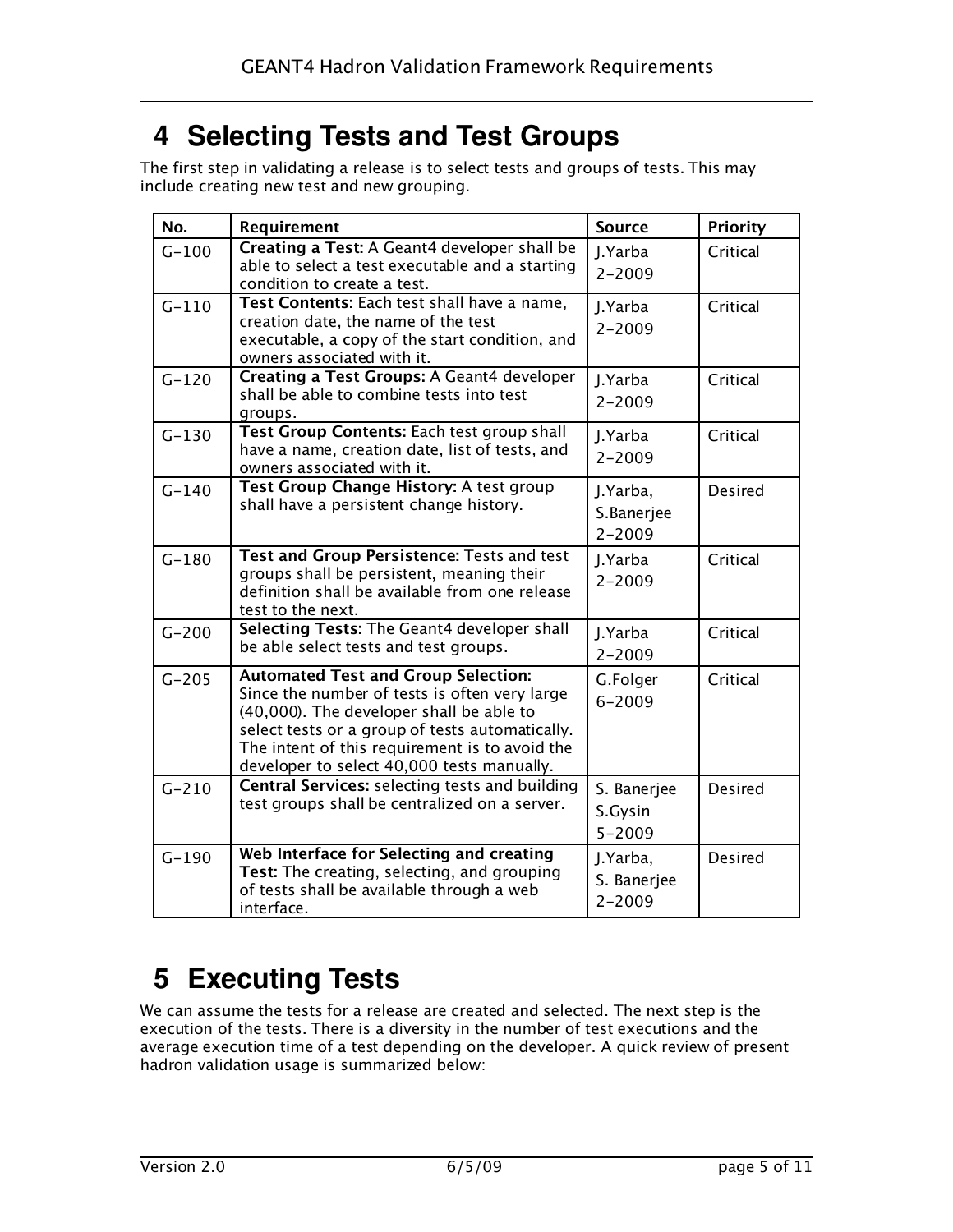| Developer | Number of test runs | Approximate CPU Usage |
|-----------|---------------------|-----------------------|
|           | 20000               | 80000 hr              |
|           | 35                  | 1500 hr               |
|           | 40                  | 1000 hr               |
|           | 90                  | 600 hr                |
|           | 12                  | 200 hr                |
|           | 24                  | 100 hr                |

This diversity in number of tests and CPU usage will be reflected in the requirement document.

The variance in CPU hours is due to the extent of the simulation. The 80,000 hours include a full high energy hadron shower simulation in several detector configurations.

| No.       | Requirement                                                                                                                                                                                | <b>Source</b>                          | <b>Priority</b> |
|-----------|--------------------------------------------------------------------------------------------------------------------------------------------------------------------------------------------|----------------------------------------|-----------------|
| $G - 300$ | <b>Number of tests:</b><br>An average release test has about 20000<br>tests (assumes hadronics only). The<br>framework shall be able to accommodate<br>40000 tests.                        | S. Banerjee 5-<br>2009                 | Critical        |
| $G - 305$ | <b>CPU hours:</b><br>The current CPU hours consumed by the<br>hadronics tests is on the order of 100,000<br>hours. The validation framework shall be<br>able to accommodate twice as much. | C.Green<br>$5 - 2009$                  | Critical        |
| $G - 307$ | <b>Completion Time:</b><br>The tests for a release shall be complete<br>within 3 weeks.                                                                                                    | C.Green<br>$5 - 2009$                  | Critical        |
| $G - 315$ | <b>Interrupt Option:</b><br>The Geant4 developer shall have the option<br>to cancel and restart a test.                                                                                    | C.Green<br>$5 - 2009$                  | Critical        |
| $G - 320$ | <b>Storing Results: The test results (Root</b><br>histograms) shall be available for 2 months<br>after execution.                                                                          | S. Banerjee<br>$2 - 2009$              | Critical        |
| $G - 325$ | <b>Promoting Results to Reference Store:</b><br>The developer shall be able to promote a<br>test result to the official reference store.<br>(see G-600)                                    | M.Fishler<br>$6 - 2009$                | Critical        |
| $G - 330$ | <b>Access Results: The test results (Root</b><br>histograms) shall be accessible to all<br>authenticated users.                                                                            | S. Banerjee<br>$2 - 2009$              | Critical        |
| $G - 335$ | Central Services: executing tests shall be<br>centralized on a server.                                                                                                                     | S. Banerjee<br>S.Gysin<br>$5 - 2009$   | Desired         |
| $G - 340$ | Web Interface for Execution: There shall<br>be a web interface to execute the selected<br>tests.                                                                                           | S. Banerjee,<br>J.Yarba<br>$2 - 2009$  | <b>Desired</b>  |
| $G - 350$ | Diversity: The system shall accommodate a<br>user with high CPU consumption without<br>penalizing a user with a small CPU<br>consumption.                                                  | S. Banerjee,<br>S. Gysin<br>$6 - 2009$ | Critical        |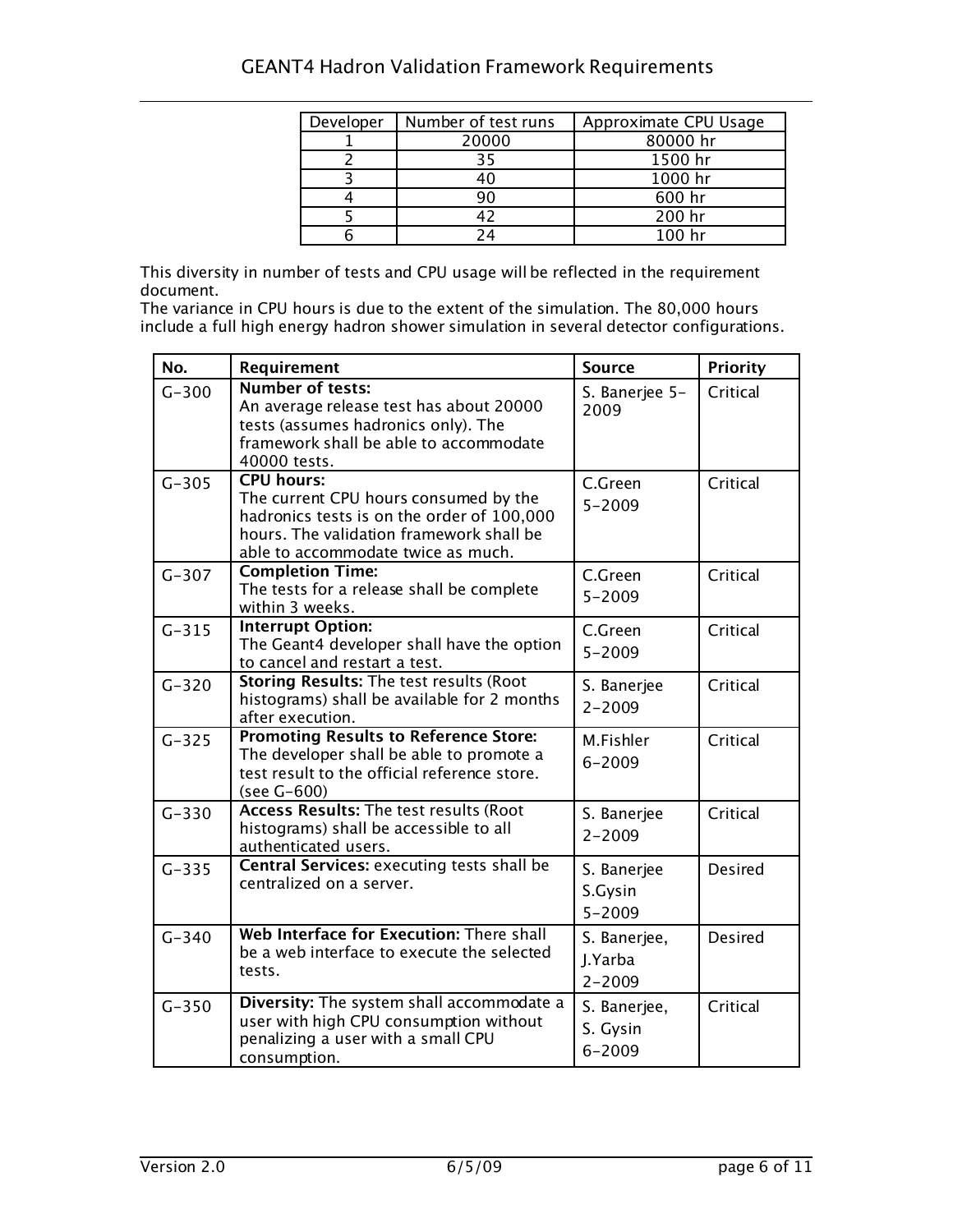## <span id="page-6-0"></span>**6 Comparison**

This section describes the types of comparisons used for testing. The histograms obtained from the executed tests will be compared with static data from ASCII files under version control (experimental data). They will also be compared with references from previous release(s). There will be an option to save the results from these comparisons to the reference store. A release validation will typically have 500 comparisons to save.

| No.       | Requirement                                                                                                                                                                           | <b>Source</b>                         | <b>Priority</b> |
|-----------|---------------------------------------------------------------------------------------------------------------------------------------------------------------------------------------|---------------------------------------|-----------------|
| $G - 400$ | <b>Compare with Experimental data: The</b><br>Geant4 developer shall be able to compare<br>a test result with a static experimental data<br>file.                                     | S. Banerjee<br>$2 - 2009$             | Critical        |
| $G - 410$ | <b>Static Experimental data: The</b><br>experimental data file for comparisons<br>shall be under version control.                                                                     | S. Banerjee<br>$2 - 2009$             | Critical        |
| $G - 420$ | Compare with Reference: The Geant4<br>developer shall be able to compare a test<br>result with a reference test result.                                                               | S. Banerjee 2-<br>2009                | Critical        |
| $G - 430$ | <b>Compare within Groups: The Geant4</b><br>developer shall be able to view a<br>superimposed view of all test results for a<br>group of tests.                                       | S. Banerjee<br>$2 - 2009$             | Critical        |
| $G - 440$ | <b>Comparison Output:</b><br>The output of each comparison shall be<br>Root files (histograms) and meta<br>information.                                                               | S. Banerjee 2-<br>2009                | Critical        |
| $G - 450$ | <b>Comparison Meta Information:</b><br>The meta information shall contain the<br>following:<br>- time of execution<br>- test name<br>- reference name<br>- tester's name<br>- comment | S. Banerjee 2-<br>2009                | Critical        |
| $G - 470$ | <b>Quality Measure:</b><br>MC/data for validation, and Chi-squared<br>for regression shall be available for quality<br>measures.                                                      | S. Banerjee 5-<br>2009                | Expected        |
| $G - 472$ | <b>List of Measure:</b><br>We expect to develop more quality<br>measure. As the list grows, the user shall<br>be able to view all available measure.                                  | S.Gysin<br>$6 - 2009$                 | Expected        |
| $G - 474$ | <b>Choice of Quality Measure:</b><br>The developer shall be able to choose the<br>quality measure for a comparison.                                                                   | S.Gysin<br>$6 - 2009$                 | Expected        |
| $G - 475$ | Central Services: comparison of tests shall<br>be centralized on a server.                                                                                                            | S. Banerjee<br>S.Gysin<br>$5 - 2009$  | Desired         |
| $G - 460$ | <b>Web Interface for Comparisons:</b><br>There shall be a web based interface to<br>make the comparisons.                                                                             | S. Banerjee,<br>J.Yarba<br>$2 - 2009$ | Desired         |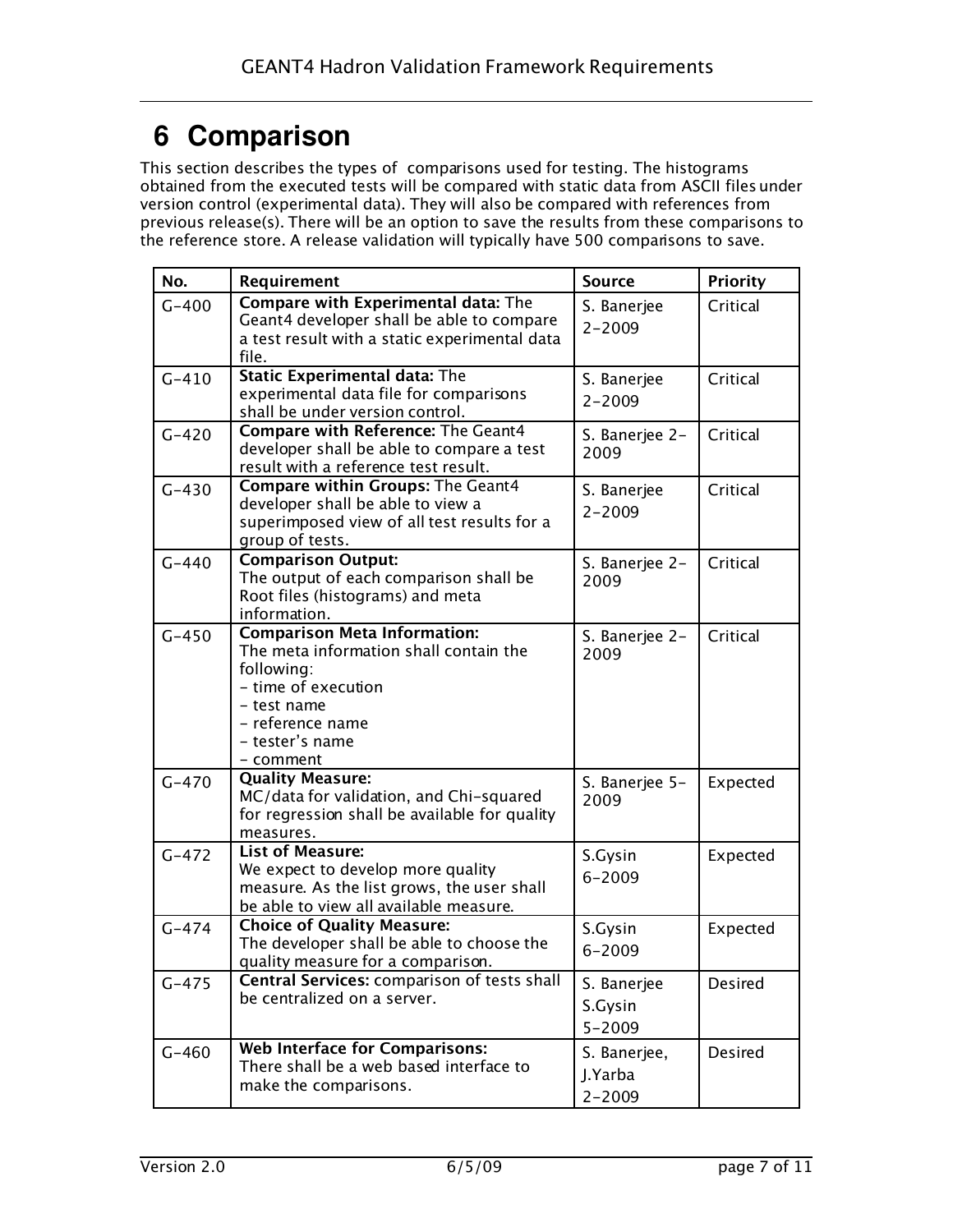# <span id="page-7-1"></span>**7 Storing Results**

Storing the results and comparisons is the next step after making the comparison. The output of the comparison is a Root file and meta data as described in section requirement G-430 and G-440.

This section describes how new references will added to the reference store.

| No.       | Requirement                                                                                                                                                                                                | <b>Source</b>                        | <b>Priority</b> |
|-----------|------------------------------------------------------------------------------------------------------------------------------------------------------------------------------------------------------------|--------------------------------------|-----------------|
| $G - 500$ | Saving as Reference: The Geant4 developer<br>shall be able to submit the comparisons<br>and/or test results to a long term reference<br>store.                                                             | S.Gysin<br>$2 - 2009$                | Critical        |
| $G - 510$ | Reference Store capacity for comparisons:<br>Comparisons stored in the reference store<br>shall be available for at least 10 years. (see<br>$G - 300$                                                      | S. Banerjee<br>$2 - 2009$            | Critical        |
| $G - 520$ | Reference Store capacity for test results:<br>Test results store in the reference store shall<br>be available for at least one year.                                                                       | S. Banerjee<br>$2 - 2009$            | Critical        |
| $G - 530$ | <b>Saving to Short Term Storage:</b><br>The Geant4 developer shall be able to store<br>comparisons to short term storage.                                                                                  | S. Banerjee<br>$2 - 2009$            | Critical        |
| $G - 540$ | <b>Short Term Store:</b><br>The comparisons shall be stored for no<br>longer than 2 months in short term storage.                                                                                          | S. Banerjee<br>$2 - 2009$            | Critical        |
| $G - 570$ | <b>Setting Permissions:</b><br>The test owner shall be able to assign read<br>and write permissions for each stored item.                                                                                  | J. Yarba<br>$2 - 2009$               | <b>Desired</b>  |
| $G - 575$ | Central Services: storing results shall be<br>centralized on a server.                                                                                                                                     | S. Banerjee<br>S.Gysin<br>$5 - 2009$ | Expected        |
| $G - 550$ | Web Interface for saving:<br>There shall be a web based interface to<br>enable the user to choose a storage option.                                                                                        | S. Gysin,<br>J. Yarba<br>$2 - 2009$  | <b>Desired</b>  |
| $G - 560$ | Web Interface for browsing stores:<br>There shall be a web interface for the user to<br>browse, add, change, or remove reference<br>information from the reference store and<br>from the short term store. | S.Gysin,<br>J. Yarba<br>$2 - 2009$   | <b>Desired</b>  |

#### <span id="page-7-0"></span>**8 Publishing Comparisons**

Publishing the comparisons is the final step in the testing procedure.

The comparisons for the official release are published to a webpage, to make them available to the wide community of Geant4 users. The comparisons should illustrate how a Geant4 hadronic physics model performs, and highlight the improvements.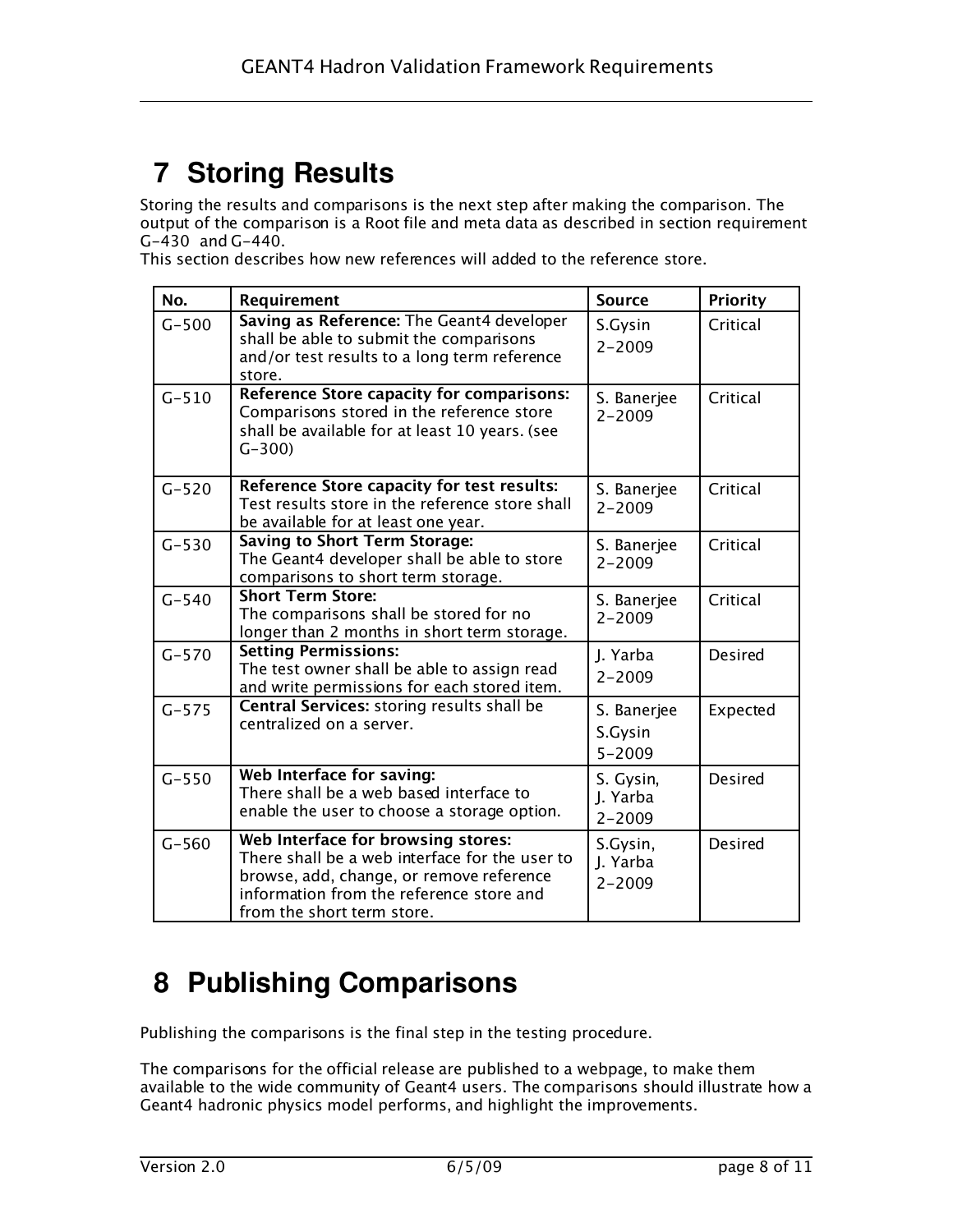| The published results page will be the most exposed part of this web application. It is |  |
|-----------------------------------------------------------------------------------------|--|
| expected to be viewed by all users (500), maybe 5 users at a time                       |  |

| No.       | Requirement                                                                                                                                                                                                                  | <b>Source</b>                        | Priority |
|-----------|------------------------------------------------------------------------------------------------------------------------------------------------------------------------------------------------------------------------------|--------------------------------------|----------|
| $G - 600$ | Explicit Publishing: Publishing shall be the<br>choice of the Geant4 developer, it shall not<br>be automated                                                                                                                 | J.Yarba<br>$2 - 2009$                | Critical |
| $G - 610$ | Selective Publishing: The developer shall be<br>able to choose a subset of results to publish.                                                                                                                               | G.Folger<br>$6 - 2009$               | Critical |
| $G - 630$ | Administer the published results:<br>A user with administrative authority shall be<br>able to create hierarchies to organize the<br>comparisons.                                                                             | J.Yarba<br>$2 - 2009$                | Critical |
| $G - 640$ | <b>Published information content:</b><br>The information published shall include:<br>Comparisons (3)<br>Version control tag of the software to<br>run the test<br>References<br>Note: historically the Tests are not stored. | J.Yarba<br>$2 - 2009$                | Critical |
| $G - 640$ | <b>Published information display:</b><br>The published information shall display the<br>charts from the comparison.                                                                                                          | J.Yarba<br>$2 - 2009$                | Critical |
| $G - 650$ | Web interface for browsing published<br>results: There shall be a web interface for<br>browsing published results.                                                                                                           | J.Yarba<br>$2 - 2009$                | Critical |
| $G - 660$ | Web interface load: The web page displaying<br>the published information shall be able to<br>accommodate 20 simultaneous users.                                                                                              | J.Yarba<br>$2 - 2009$                | Critical |
| $G - 670$ | Central Services: publishing results shall be<br>centralized on a server.                                                                                                                                                    | S. Banerjee<br>S.Gysin<br>$5 - 2009$ | Critical |

# <span id="page-8-0"></span>**9 Authentication Requirements**

These are the authentication requirements that apply to each step. Authentication identifies the user as who he says he is. This is done via a user name and password, certificates, etc. Authorization is an additional step and checks if a user is authorized to take a specific action.

When implementing these requirements, the permission on the Geant4 repository should be considered.

| No.      | Requirement                                                                                                                  | <b>Source</b>                                     | <b>Priority</b> |
|----------|------------------------------------------------------------------------------------------------------------------------------|---------------------------------------------------|-----------------|
| $G-10$   | Authentication shall be required on the<br>central server where the tests are to be<br>executed.                             | S.Banerjee,<br>S.Gysin,<br>J.Yarba,<br>$3 - 2009$ | Critical        |
| $G - 30$ | Authorization: the following tasks shall<br>require the user to be authorized:<br>Creating tests or test groups<br>$\bullet$ | S.Banerjee,<br>S.Gysin,                           | Critical        |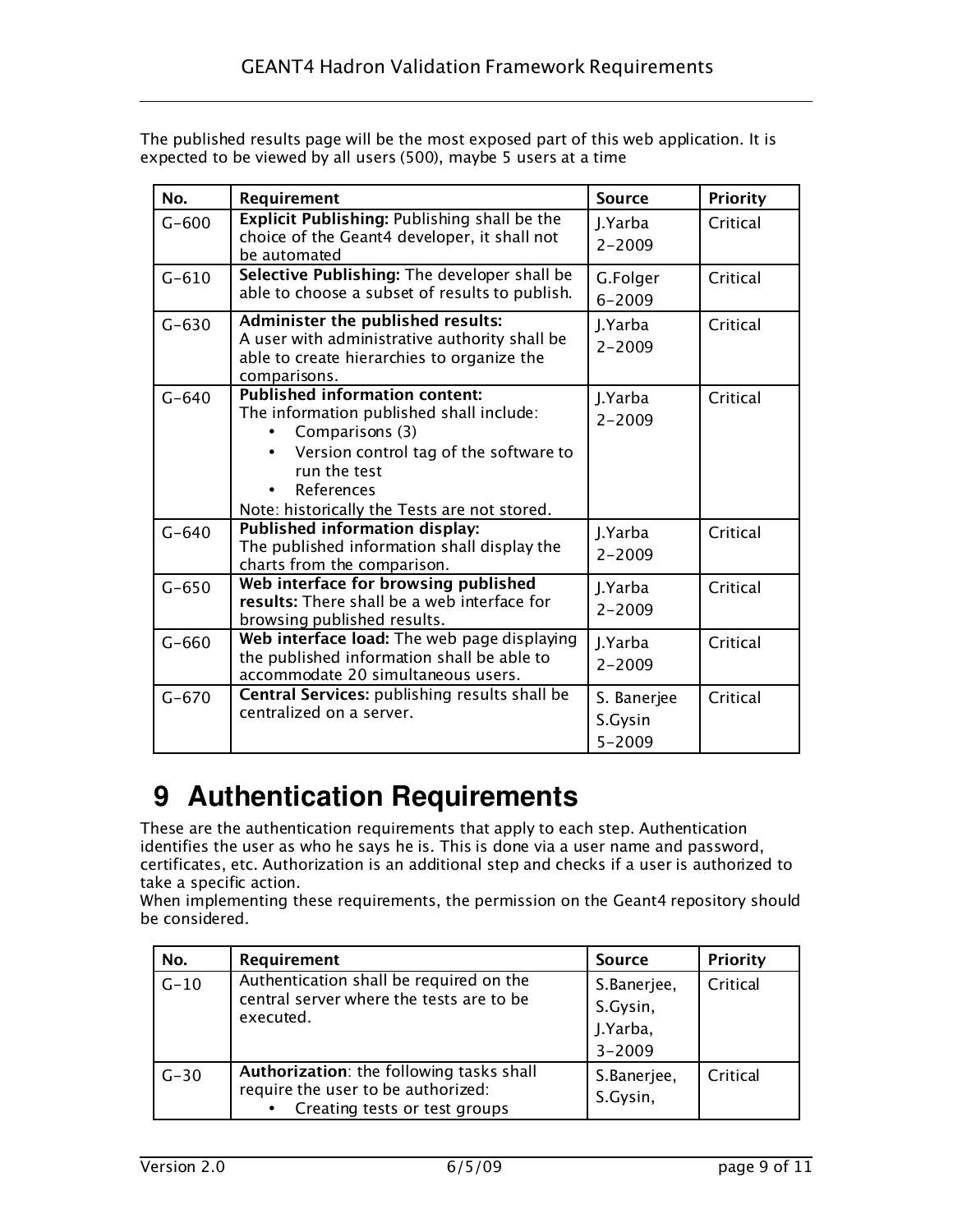#### GEANT4 Hadron Validation Framework Requirements

|        | Storing comparisons and test results<br>Publishing results<br>Organizing the published display                                                                                                                                                                         | J.Yarba,<br>$3 - 2009$                            |          |
|--------|------------------------------------------------------------------------------------------------------------------------------------------------------------------------------------------------------------------------------------------------------------------------|---------------------------------------------------|----------|
| $G-20$ | Authentication only: the following tasks<br>shall require the user to be only<br>authenticated (vs. authorized):<br>Selecting tests<br><b>Executing tests</b><br>Comparing tests<br>The following tasks do not require<br>authentication:<br>Viewing published results | S.Banerjee,<br>S.Gysin,<br>J.Yarba,<br>$3 - 2009$ | Critical |
| $G-40$ | <b>Ownership of tests:</b> the following tasks shall<br>be limited to the authors of the tests and the<br>administrator:<br>Editing tests or test groups                                                                                                               | S.Banerjee,<br>S.Gysin,<br>J.Yarba,<br>$3 - 2009$ | Critical |
| $G-50$ | Ownership of comparisons: the following<br>tasks shall be limited to the person who<br>executed the tests and the administrator.<br>Comparing tests<br>Publishing results                                                                                              | S.Banerjee,<br>S.Gysin,<br>J.Yarba,<br>$3 - 2009$ | Critical |

# <span id="page-9-0"></span>**10 Deployment and Operations**

| $G - 700$ | Deployment: the centralized service shall be<br>deployed on a server matching the hardware<br>and software capacity in the previous<br>requirements. | S.Banerjee,<br>S.Gysin<br>$5 - 2009$ | Critical |
|-----------|------------------------------------------------------------------------------------------------------------------------------------------------------|--------------------------------------|----------|
| $G - 710$ | <b>Operation:</b> the web application shall be<br>operated and maintained by an administrator<br>designated by the Geant4 collaboration.             | S.Banerjee,<br>J.Yarba               | Critical |